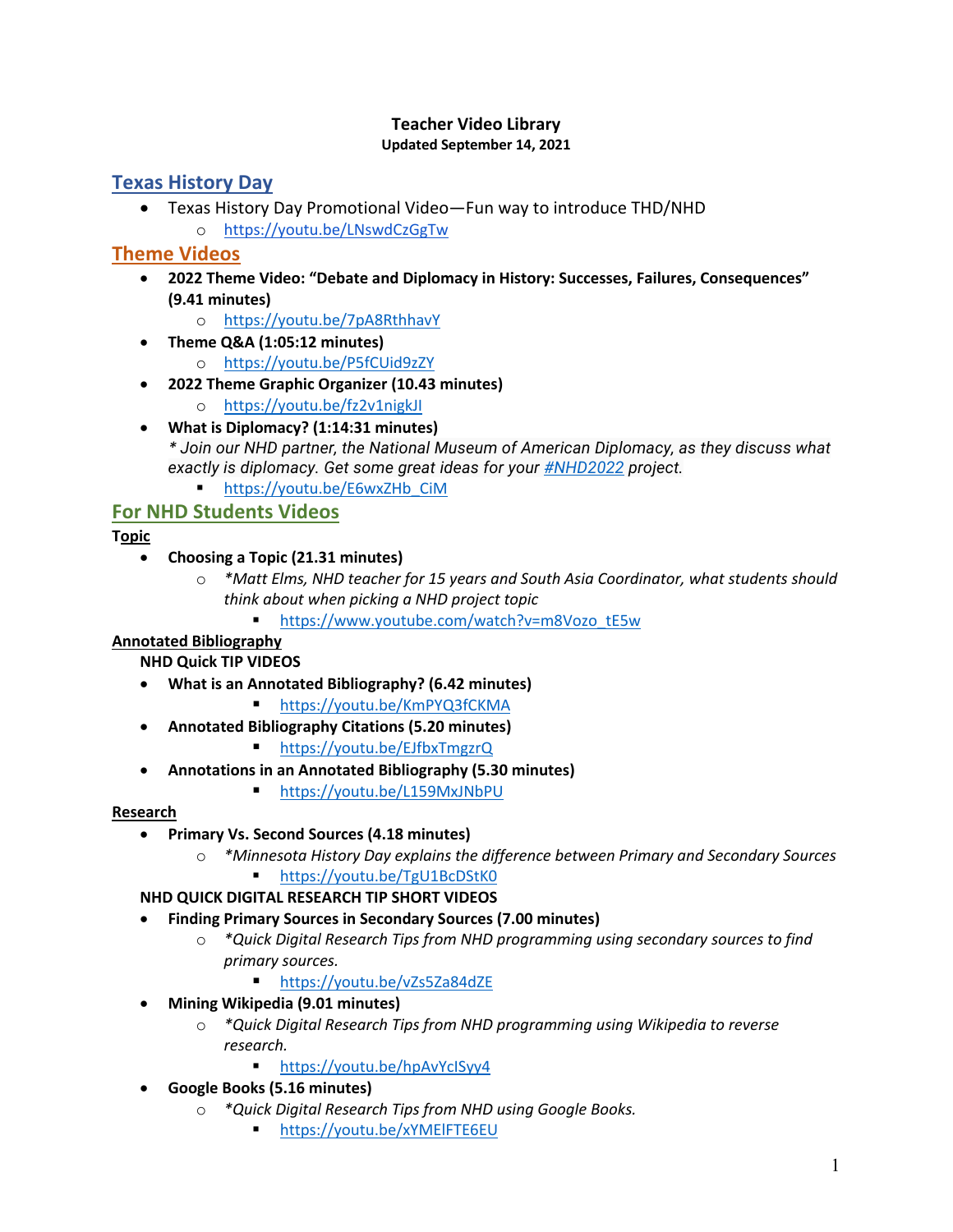- **Smart Searching (7.00 minutes)**
	- o *\*Doing research effectively and efficiently from NHD programming.*
		- § *https://youtu.be/TN7B99F4PbM*
- **Smart Searching the Library of Congress (7.12 minutes)**
	- o *\*Quick Digital Research Tips from NHD programming on Smart Searching the Library of Congress.*
		- https://youtu.be/bCDxWW9OTSM
- **Library of Congress Resources (9.14 minutes)**
	- o *\*Quick Digital Research Tips from NHD programming navigating the Library of Congress* 
		- § https://youtu.be/81gKZQiSSng

#### **Important Project Components**

**NHD QUICK TIP VIDEOS**

- **Why Include Multiple Perspectives? (5.01 minutes)**
	- § https://youtu.be/ZrSZSutPfH8
- **What is Historical Significance? (4.32 minutes)**
	- https://youtu.be/0mxWn-hOKRI
- **What is Wide Research? (5.14 minutes)**
	- https://youtu.be/GgAZBGT\_n94
- **What is Historical Context? (6.28 minutes)**
	- § https://youtu.be/3IQCf\_lvQzY
- **What is Student Voice? (4.59 minutes)**
	- https://youtu.be/yWOKGBK3\_VU

#### **Resources**

• **Papers of the War Department**

*\* The project gives users free access to over 42,000 War Department documents that date from 1784 to 1800. This video is featured on an EDSITEment media resource that includes questions, resources, and information that can serve as a catalyst for student research.*

- o **Introduction to Papers of the War Department—Episode 1 (4.40 minutes)**
	- § https://youtu.be/wNiTMX\_QocE
- o **Introduction to Papers of the War Department—Episode 2 (5.58 minutes)**
- § https://youtu.be/93Q-pMCbaWM o History of the Papers of the War Department—Episode 3 (5.26 minutes)
	- https://youtu.be/rXbMzEVCvgc

#### • **Historians Perspective: Serena Zabin (32.31 minutes)**

*\* Join historian Serena Zabin, professor at Carleton College, for a look at the American Revolution through the NHD 2022 theme of Debate & Diplomacy in History: Successes, Failures, Consequences.*

- o https://youtu.be/CG7pGuY7c0E
- **Museum of the American Revolution (29.53 minutes)**

*\* Join Adrienne Whaley, Director of Education and Community Engagement at the Museum of the American Revolution, as she discusses Debate and Diplomacy through objects in the museum's collections.*

o https://youtu.be/rWzyRu03rvk

#### **Writing**

- **Every NHD Student is a Writer (43.44 minutes plus 30 minutes of Q&A)**
	- o *\*Writing process, Tips, Thoughts on Topics for 2020-2021 Contest Year*
		- § https://youtu.be/NfcvjipzU40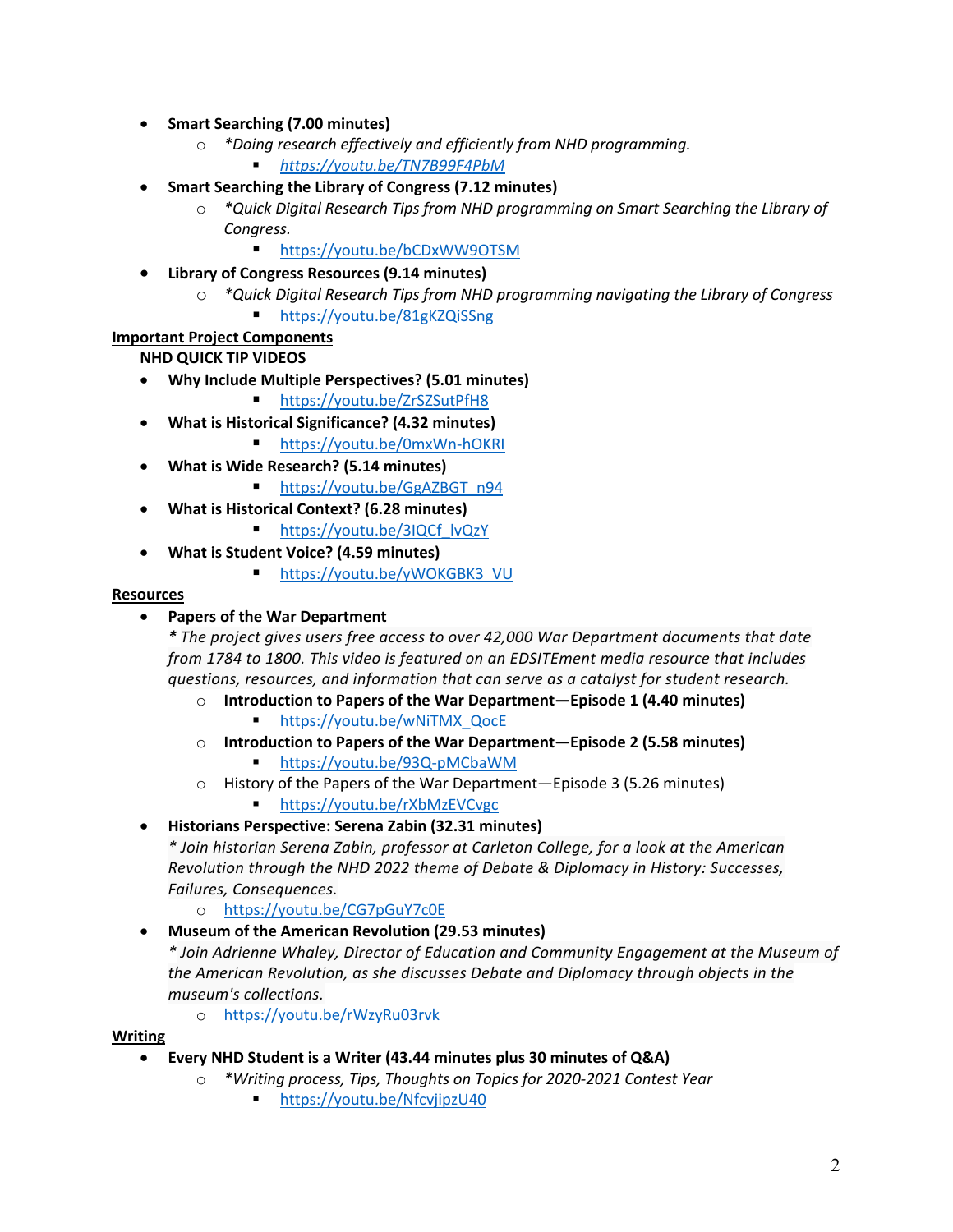# **New NHD Teachers**

- **HELP! I'm a New NHD Teacher—Part 1 Getting Started (3.02 minutes)**
	- o *\*An overview of NHD to new teachers.*
		- § https://youtu.be/9adWpWVcQO0
- **HELP! I'm a New NHD Teacher—Part 2 Theme (2.38 minutes)**
	- $\circ$  \*Discussion on theme and how it plays into the NHD projects.
		- § https://youtu.be/\_Y2vJtQCf8o
- **HELP! I'm a New NHD Teacher—Part 3 Topic Selection and Research (5.10 minutes)**
	- o *\* Topic Selection and Starting Research*
		- § https://youtu.be/fDPO6qXaD9M
- **HELP! I'm a New NHD Teacher—Part 4 Essential Project Elements (5.46 minutes)**
	- o *\*What are the important elements for student projects?*
		- § https://youtu.be/w6NJaN4gU5o
- **HELP! I'm a New NHD Teacher—Part 5 NHD Contests (4.31 minutes)**
	- o *\*Explanation of the levels of NHD Contests*
		- § https://youtu.be/lyp1pm\_-XAs

## **For NHD Teachers**

- **New Rules! (5.14 minutes)**
	- https://youtu.be/b7RUau62ENA
- **New Evals! (3.27 minutes)**
	- § https://youtu.be/eAzbTLmXX\_E
- **Level Up! Ed Tech Tips for National History Day (1.00.02 minutes)**
	- o *\* Laurel Aguilar-Kirchhoff talks about Ed Tech resources available that work with NHD.* § https://www.youtube.com/watch?v=IoJjsP1v5ic&feature=youtu.be
- **Exploring "Student Voice" and Secondary Sources—a key component to student projects (58.56 mins)**
	- o *\* Dr. Cathy Gorn, NHD; Wendy Rex Atzet, NHD Utah; Kevin Shirley, NHD Georgia*
		- § https://www.youtube.com/watch?v=Vsky2OsA5Lc&feature=youtu.be
- **Exploring the NHD Project Categories—7 videos Playlist link:** https://www.youtube.com/playlist?list=PL1FU5Ln1f9NWfnYNnGXoUwldz44YsFlgv
	- o *\*By New England area state coordinators and sponsored by the Massachusetts Historical Society*
	- o Program 1—Intro & 2020 Theme **(1.13.34 minutes)**
		- https://youtu.be/FuVkQgbh5F8
	- o Program 2—Exhibits and Visual Primary Sources **(1.20.07 minutes)** § https://youtu.be/neBjGcd92n8
	- o Program 3—Documentaries **(1.11.47 minutes)**
		- https://youtu.be/fkJYyGOA4Gw
	- o Program 3b—Extra—Documentary Best Practices **(27.34 minutes)** \*Good for students too!\*
		- https://youtu.be/S9q6qrFWCVY
	- o Program 4—Websites **(1.32.07 minutes)**
		- § https://youtu.be/omX-SkAuMCY
	- o Program 5—Performances **(1.02.16 minutes)**
		- § https://youtu.be/MBbIdnvVhbg
	- o Program 5b—Extra—Performance, Tips and Tricks from A Student Expert **(9.05 minutes)** \*Good for students too!\*